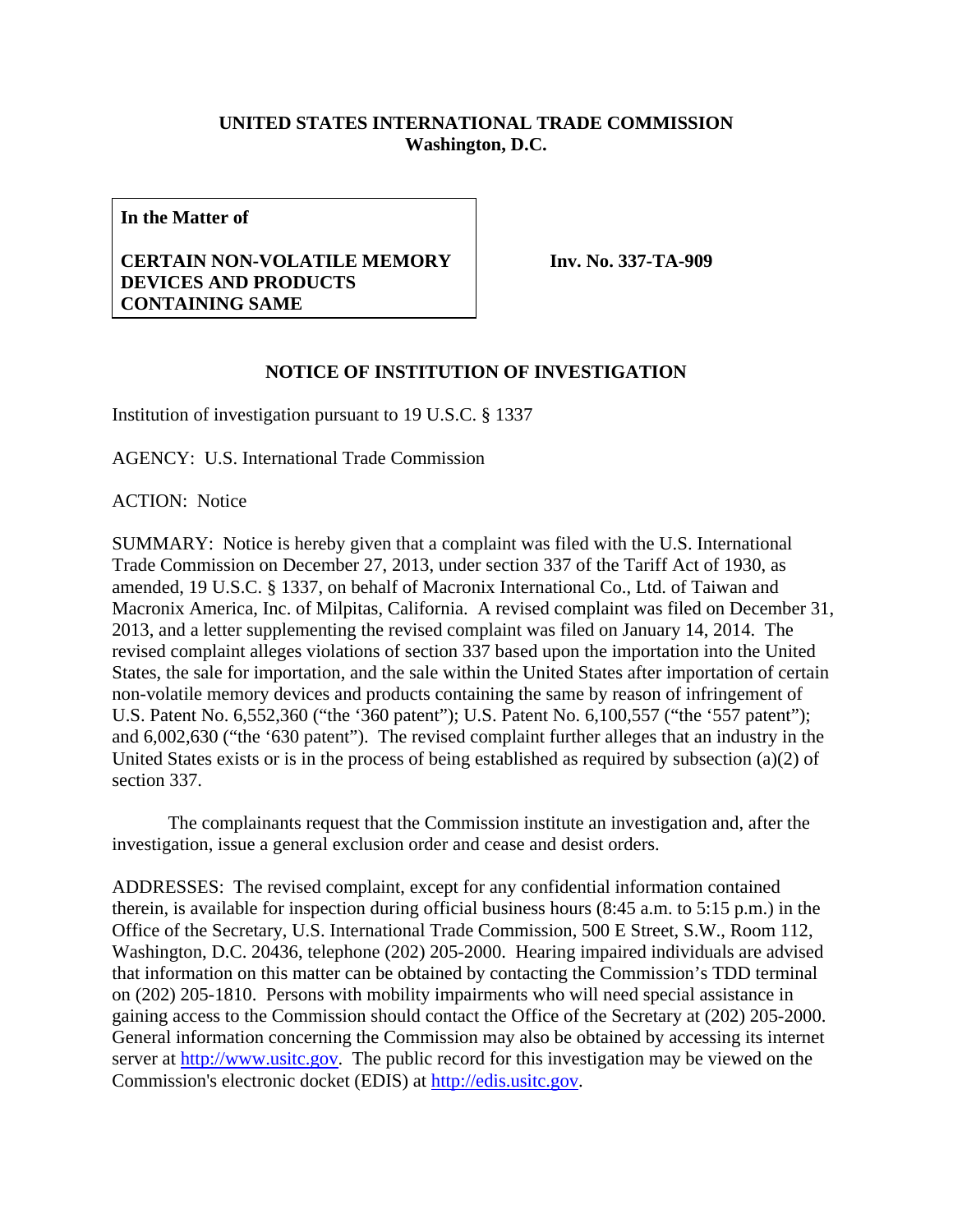FOR FURTHER INFORMATION CONTACT: The Office of Unfair Import Investigations, U.S. International Trade Commission, telephone (202) 205-2560.

AUTHORITY: The authority for institution of this investigation is contained in section 337 of the Tariff Act of 1930, as amended, and in section 210.10 of the Commission's Rules of Practice and Procedure, 19 C.F.R. § 210.10 (2013).

SCOPE OF INVESTIGATION: Having considered the revised complaint, the U.S. International Trade Commission, on January 28, 2014, ORDERED THAT –

 (1) Pursuant to subsection (b) of section 337 of the Tariff Act of 1930, as amended, an investigation be instituted to determine whether there is a violation of subsection  $(a)(1)(B)$  of section 337 in the importation into the United States, the sale for importation, or the sale within the United States after importation of certain non-volatile memory devices and products containing the same by reason of infringement of one or more of claims 1-8 of the '360 patent; claims 1-3, 7, and 9-13 of the '557 patent; and claims 1-6 and 10-16 of the '630 patent, and whether an industry in the United States exists or is in the process of being established as required by subsection (a)(2) of section 337;

(2) Pursuant to Commission Rule  $210.50(b)(1)$ , 19 C.F.R.§  $210.50(b)(1)$ , the presiding administrative law judge shall take evidence or other information and hear arguments from the parties and other interested persons with respect to the public interest in this investigation, as appropriate, and provide the Commission with findings of fact and a recommended determination on this issue, which shall be limited to the statutory public interest factors set forth in 19 U.S.C.  $\S$ § 1337(d)(1), (f)(1), (g)(1);

 (3) For the purpose of the investigation so instituted, the following are hereby named as parties upon which this notice of investigation shall be served:

(a) The complainants are:

Macronix International Co., Ltd. No. 16, Li-Hsin Road, Science Park, Hsin-chu Taiwan

Macronix America, Inc. 680 North McCarthy Boulevard, Suite 200 Milpitas, CA 95035

 (b) The respondents are the following entities alleged to be in violation of section 337, and are the parties upon which the revised complaint is to be served:

> Spansion, Inc. 915 DeGuigne Drive Sunnyvale, CA 94085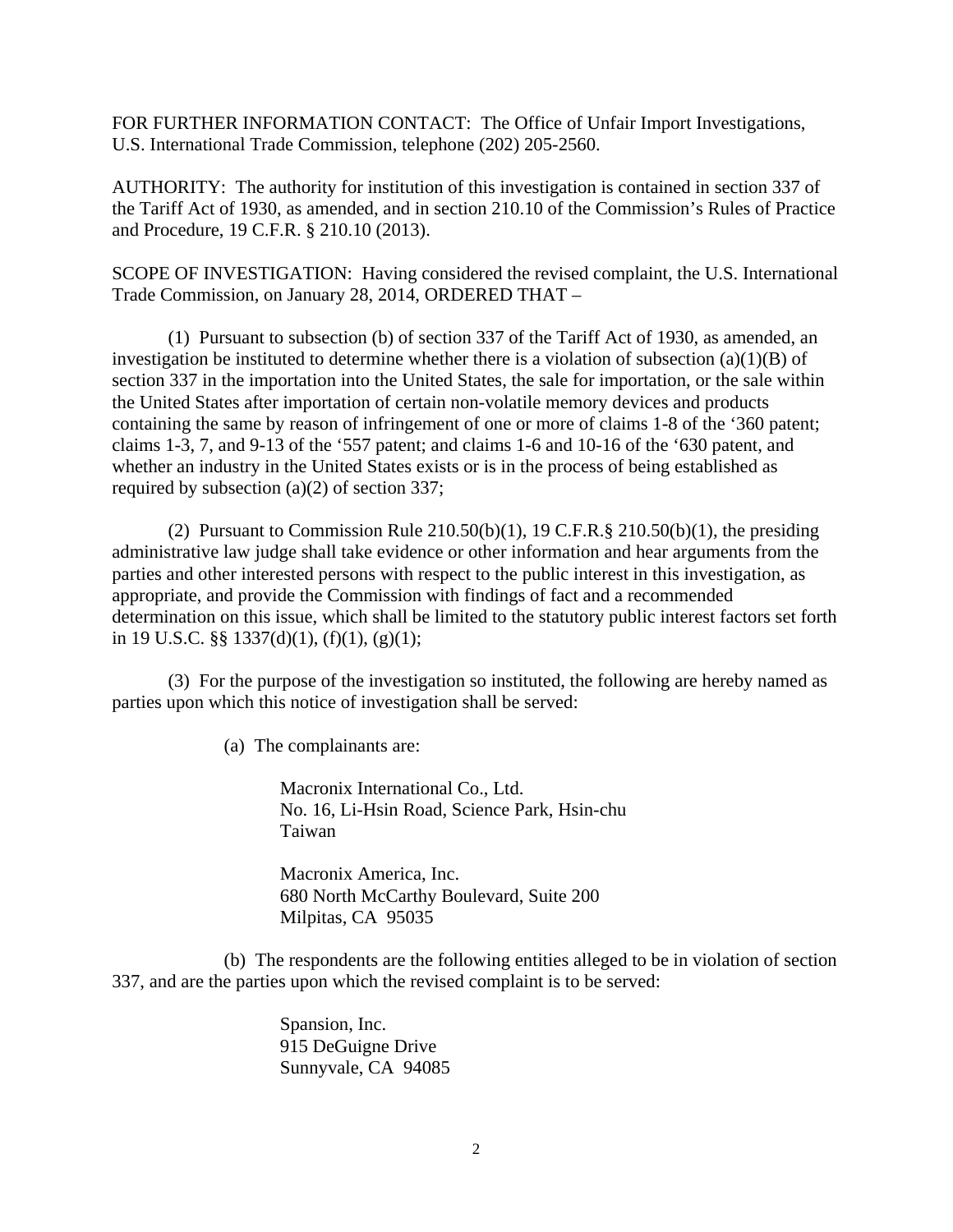Spansion LLC 915 DeGuigne Drive Sunnyvale, CA 94085

 Spansion (Thailand) Ltd. 229 Moo 4 Changwattana Road Pakkred, Nonthaburi 11120 Thailand

 Beats Electronics LLC 1601 Cloverfield Boulevard, Suite 5000N Santa Monica, CA 90404

 Delphi Automotive PLC Courteney Road, Hoath Way Gillingham, Kent ME8 0RU United Kingdom

 Delphi Automotive Systems, LLC 5725 Delphi Drive Troy, MI 48098

 Harman International Industries, Inc. 400 Atlantic Street, Suite 1500 Stamford, CT 06901

 Harman Becker Automotive Systems, Inc. 39001 West 12 Mile Road Farmington Hills, MI 48331

 Harman Becker Automotive Systems GmbH Becker-Goering-Strasse 16 76307 Karlsbad **Germany** 

 Ruckus Wireless, Inc. 350 West Java Drive Sunnyvale, CA 94089

 Tellabs, Inc. 1415 West Diehl Road Naperville, IL 60563

 (c) The Office of Unfair Import Investigations, U.S. International Trade Commission, 500 E Street, S.W., Suite 401, Washington, D.C. 20436; and